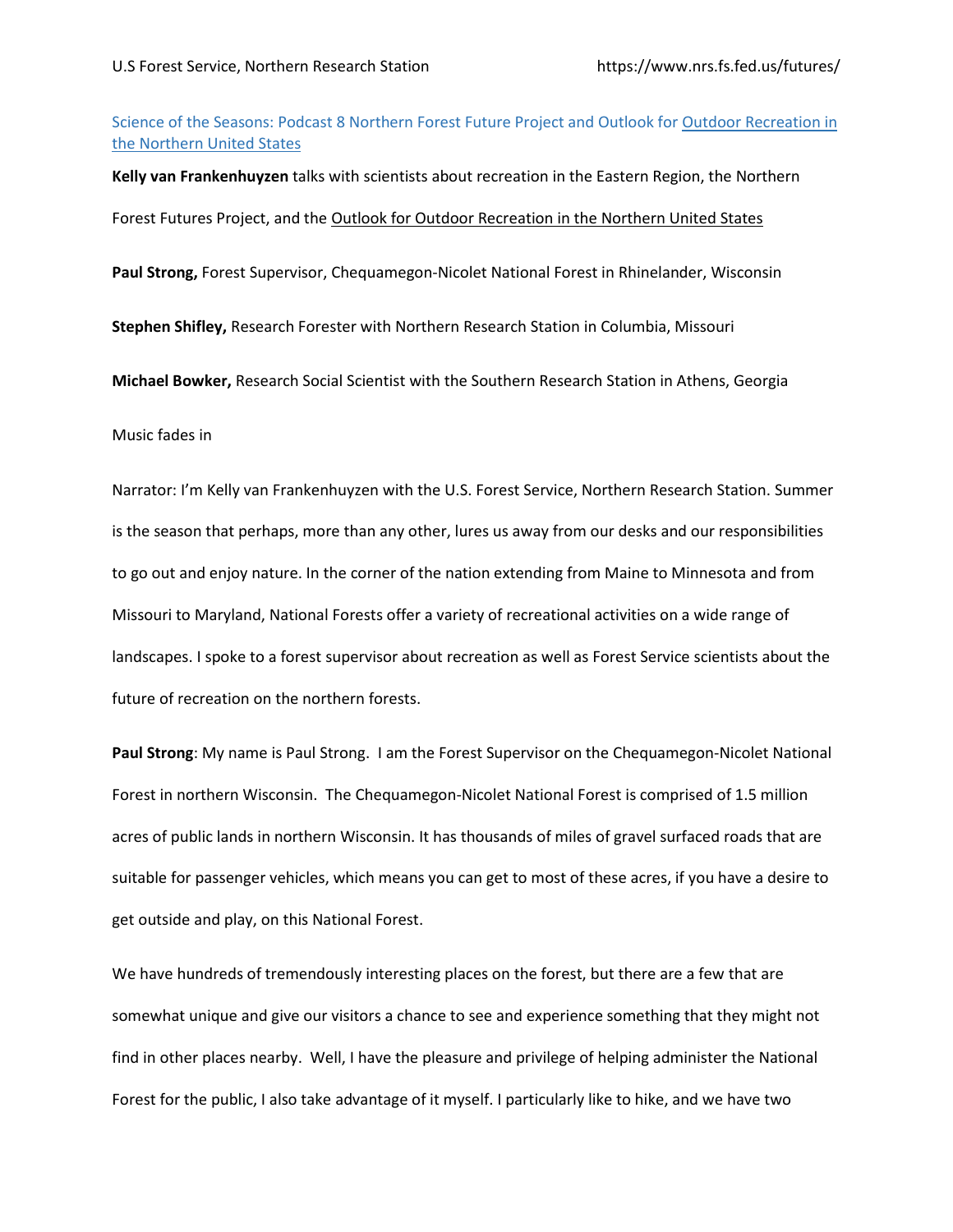National trails that always appeal to me. One is the North Country National Scenic Trail, which is one of the nation's long distance hiking trails, eventually designed to go all the way from upstate New York to North Dakota. We have one other National Scenic Trail called the Ice Age National Scenic Trail, and it follows the edge of the furthest advance of the last glacier in Wisconsin. Again, I like getting out on that trail, not just because it's a beautiful place but I get a sense of history there. It gives me a chance to reflect on the passage of time and what nature does to the landscape.

**Narrator:** Scientists explored many aspects of forest change through the Northern Forest Futures Project.

**Stephen Shifley**: I'm Steve Shifley, and I work for the U.S. Forest Service Northern Research Station as a research forester and I'm located in Columbia, Missouri. Well, the Northern Forest Futures is an initiative of Northern Research Station that began in about 2008 and it followed on a successful endeavor by the Southern Research Station called Southern Forest Futures, and in both cases it was it was an opportunity to really look ahead 50 years and try to understand the trends and forces that are driving forest change and social change, and look for- to anticipate problems and look for opportunities. So using a number of projection tools, some mathematical modeling, getting together a group of about 30 to 35 scientists participated in this at different points, as well as administrators and advisors, and the states participated as well in terms of identifying issues and providing feedback specific to the 20 individual states that are located in the region. We looked ahead from 2010 to 2060- a 50 year window and tried to project how the forest landscape is going to change and of course how forest is going to change is affected by population change, economic activity and land use and climate change and so to some degree all of those features were factored in and then we concentrated primarily on the forest resource within that context of change.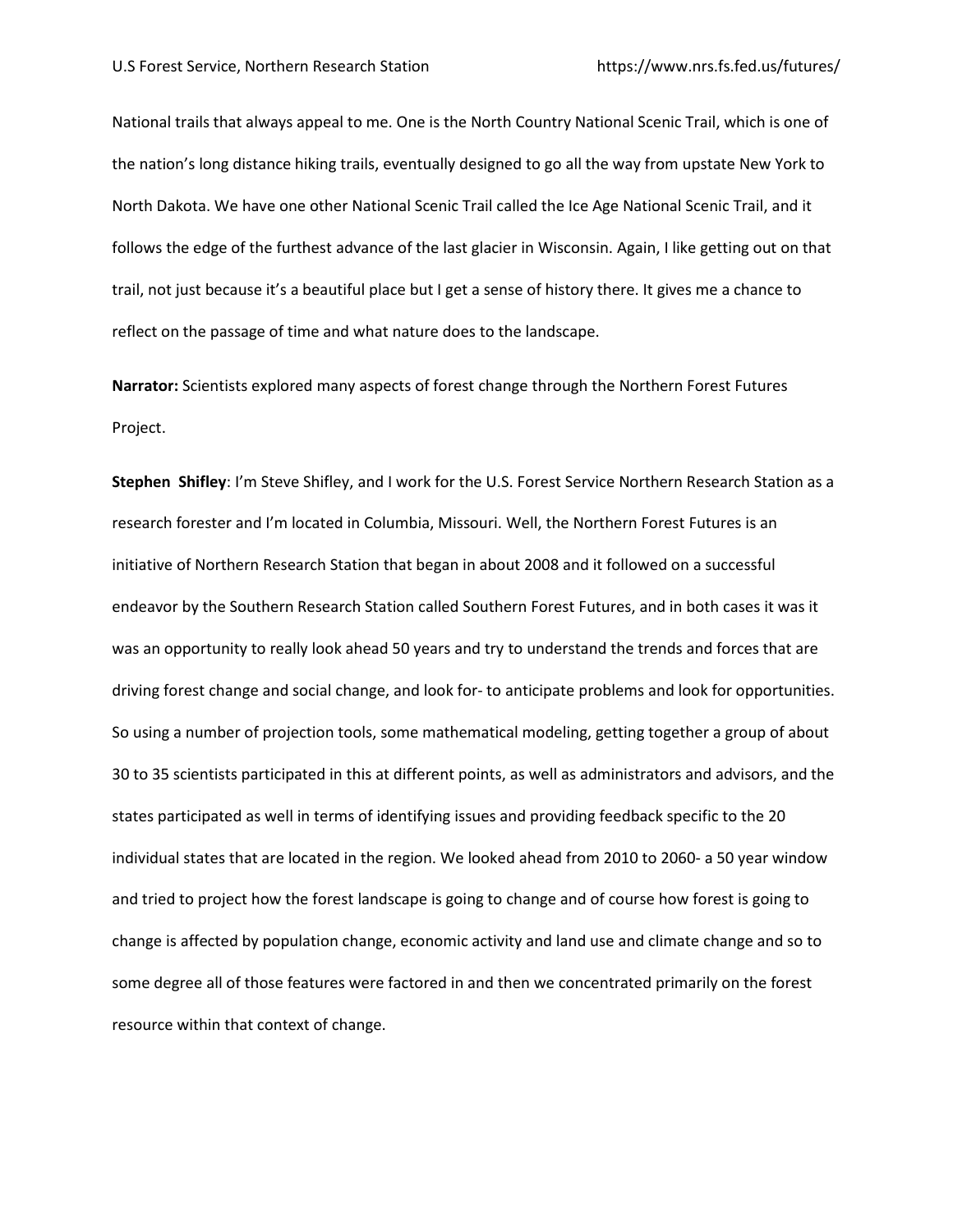**Narrator:** The research behind the Outlook for Outdoor Recreation in the Northern United States recently uncovered new information related to recreation on National Forests.

**Michael Bowker**: My name is Mike Bowker. I'm a research scientist with the Forest Service's Southern Research Station. I'm located in Athens, Georgia. One of the things that we've looked at are outdoor recreation trends on National Forests. Let me talk about, for a minute, I'll first talk about some specific trends with respect to visitors and visits. There is an increase in women as a proportion of the visitors. For example, from 05 to 09 the percentage of females visiting National Forests in that region for recreation was about 28%. And during the period of 2010-2014 that's risen to 35%, suggesting that more and more females are coming to the forest. The National Forests actually do a good job at serving people with a disabilities, and from 2005 to 2009 about 8% of the groups visiting National Forests responded that they had at least one person in the group with a disability. And, in 2010 to 2014 that proportion stayed the same, but one thing that surfaced from that information is that there was an increase from 79% saying the site was accessible in the 2005 to 2009 period to almost 89% saying the site was accessible to disabled people from 2010-2014, so that suggests quite an improvement there.

**Narrator:** The Forest Service has a long history of providing recreational opportunities for the public. The Forest Service has recognized the great values of forests to get people, especially in urban areas, into the wild lands. Steve Shifley spoke about the connection between people and recreation.

**Stephen Shifley**: I think recreation plays a huge role in strengthening the relationship that people have with forests and other natural environments. And, I think there is a concern about maintaining that relationship into the future, as our population grows and becomes more and more urbanized and people become less connected with nature due to some of those demographic trends. And ultimately it's people that give us the social license to manage forests, or fund management of forests, through the Forest Service or state agencies. And, ultimately, they determine what we can do, what we can't do, and